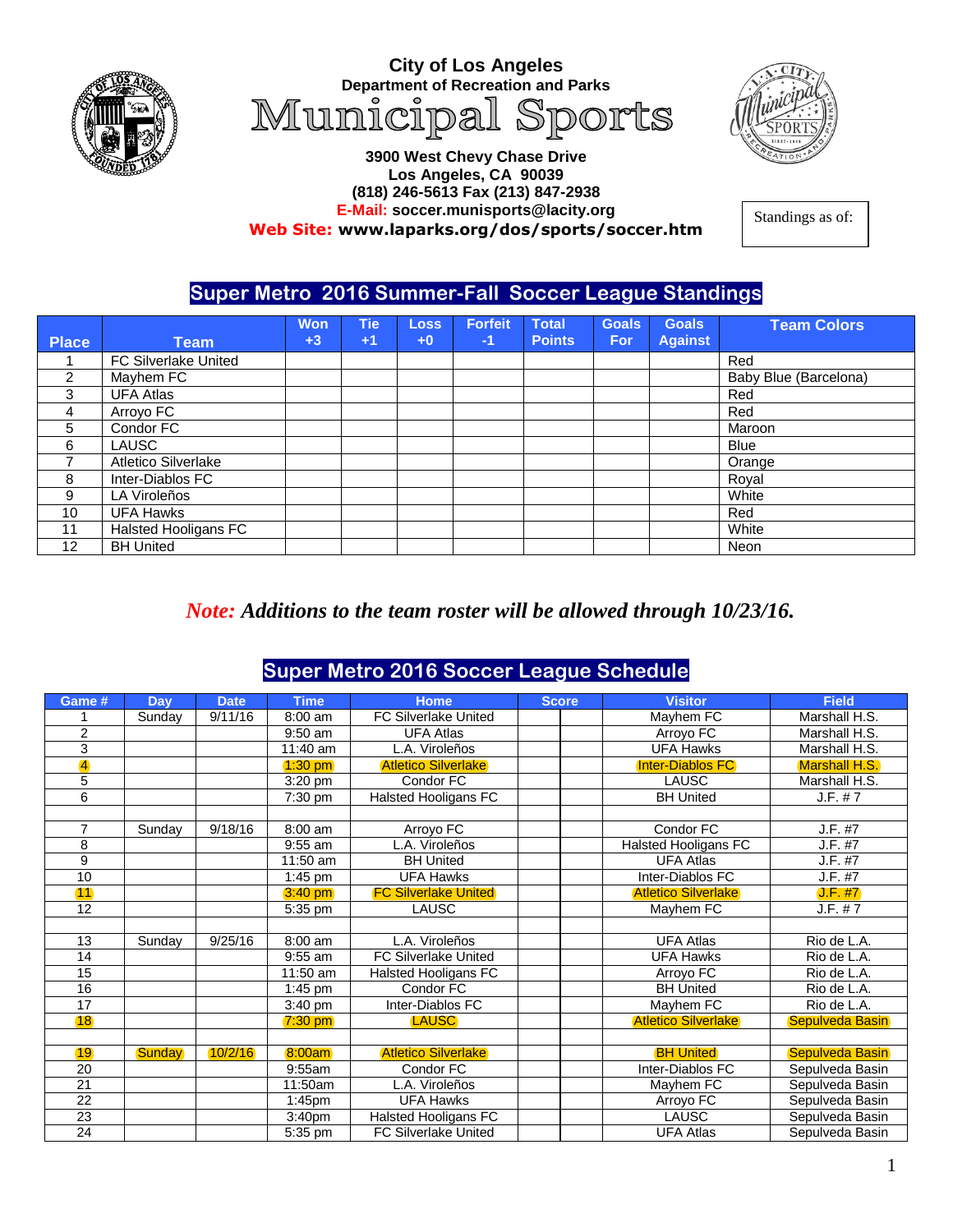| <b>Game No</b>  | <b>Day</b>    | <b>Date</b> | <b>Time</b>         | <b>Home</b>                 | <b>Score</b> | <b>Visitor</b>                | <b>Field</b>                              |
|-----------------|---------------|-------------|---------------------|-----------------------------|--------------|-------------------------------|-------------------------------------------|
| 25              | Sunday        | 10/9/16     | 8:00am              | <b>Halsted Hooligans FC</b> |              | Inter-Diablos FC              | J.F. #5                                   |
| 26              |               |             | $9:55$ am           | L.A. Viroleños              |              | <b>Atletico Silverlake</b>    | J.F. #5                                   |
| $\overline{27}$ |               |             | 11:50am             | FC Silverlake United        |              | Condor FC                     | J.F. #5                                   |
| 28              |               |             | 1:45pm              | <b>LAUSC</b>                |              | <b>UFA Atlas</b>              | J.F. #5                                   |
| $\overline{29}$ |               |             | 3:40pm              | <b>UFA Hawks</b>            |              | <b>BH United</b>              | J.F. #5                                   |
| 30              |               |             | 5:35pm              | Mayhem FC                   |              | Arroyo FC                     | J.F. #5                                   |
|                 |               |             |                     |                             |              |                               |                                           |
| $\overline{31}$ | Sunday        | 10/16/16    | 8:00 am             | L.A. Viroleños              |              | Condor FC                     | Marshall H.S.                             |
| 32              |               |             | $9:50$ am           | <b>Halsted Hooligans FC</b> |              | <b>FC Silverlake United</b>   | Marshall H.S.                             |
| 33              |               |             | $11:40$ am          | <b>UFA Atlas</b>            |              | Inter-Diablos FC              | Marshall H.S.                             |
| 34              |               |             | $1:30$ pm           | <b>UFA Hawks</b>            |              | <b>LAUSC</b>                  | Marshall H.S.                             |
| 35              |               |             | $3:20$ pm           | <b>Atletico Silverlake</b>  |              | <b>Arroyo FC</b>              | <b>Marshall H.S.</b>                      |
| 36              |               |             | 7:30 pm             | <b>BH United</b>            |              | Mayhem FC                     | J.F. # 7                                  |
|                 |               |             |                     |                             |              |                               |                                           |
| 37              | <b>Sunday</b> | 10/23/16    | $8:00$ am           | <b>Condor FC</b>            |              | <b>Atletico Silverlake</b>    | J.F. #7                                   |
| 38              |               |             | $9:55$ am           | Arroyo FC                   |              | <b>BH United</b>              | J.F. #7                                   |
| 39              |               |             | 11:50 am            | FC Silverlake United        |              | L.A. Viroleños                | J.F. #7                                   |
| 40              |               |             | 1:45 pm             | Mayhem FC                   |              | <b>UFA Hawks</b>              | J.F. #7                                   |
| 41              |               |             | $3:40$ pm           | LAUSC                       |              | Inter-Diablos FC              | J.F. #7                                   |
| 42              |               |             | 5:35 pm             | <b>UFA Atlas</b>            |              | <b>Halsted Hooligans FC</b>   | J.F. #7                                   |
|                 |               |             |                     |                             |              |                               |                                           |
| 43              | Sunday        | 10/30/16    | 8:00 am             | <b>BH United</b>            |              | L.A. Viroleños                | Rio de L.A.                               |
| 44              |               |             | $9:55$ am           | <b>UFA Hawks</b>            |              | Condor FC                     | Rio de L.A.                               |
| 45              |               |             | $11:50$ am          | <b>Atletico Silverlake</b>  |              | <b>Halsted Hooligans FC</b>   | Rio de L.A.                               |
| 46              |               |             | $1:45$ pm           | Arroyo FC                   |              | <b>LAUSC</b>                  | Rio de L.A.                               |
| 47              |               |             | $3:40$ pm           | Mayhem FC                   |              | <b>UFA Atlas</b>              | Rio de L.A.                               |
| 48              |               |             | 7:30 pm             | Inter-Diablos FC            |              | FC Silverlake United          | Sepulveda Basin                           |
|                 |               |             |                     |                             |              |                               |                                           |
| 49              | Sunday        | 11/6/16     | 8:00am              | Arroyo FC                   |              | L.A. Viroleños                | Sepulveda Basin                           |
| $\overline{50}$ |               |             | 9:55am              | Mayhem FC                   |              | <b>Halsted Hooligans FC</b>   | Sepulveda Basin                           |
| 51              |               |             | 11:50am             | Inter-Diablos FC            |              | <b>BH United</b>              | Sepulveda Basin                           |
| 52              |               |             | 1:45pm              | <b>UFA Atlas</b>            |              | Condor FC                     | Sepulveda Basin                           |
| 53              |               |             | 3:40pm              | <b>LAUSC</b>                |              | FC Silverlake United          | Sepulveda Basin                           |
| 54              |               |             | $5:35$ pm           | <b>Atletico Silverlake</b>  |              | <b>UFA Hawks</b>              | <b>Sepulveda Basin</b>                    |
|                 |               |             |                     |                             |              |                               |                                           |
| 55              | Sunday        | 11/13/16    | 8:00am              | <b>UFA Atlas</b>            |              | <b>UFA Hawks</b>              | J.F. # 5                                  |
| 56              |               |             | 9:55am              | Inter-Diablos FC            |              | L.A. Viroleños                | J.F. #5                                   |
| 57              |               |             | 11:50am             | Arroyo FC                   |              | FC Silverlake United          | J.F. #5                                   |
| 58              |               |             | 1:45 <sub>pm</sub>  | <b>Mayhem FC</b>            |              | <b>Atletico Silverlake</b>    | J.F. #5                                   |
| 59              |               |             | 3:40pm              | Condor FC                   |              | <b>Halsted Hooligans FC</b>   | J.F. #5                                   |
| 60              |               |             | 5:35pm              | <b>BH United</b>            |              | LAUSC                         | J.F. #5                                   |
|                 |               |             |                     | Inter-Diablos FC            |              |                               |                                           |
| 61<br>62        | Sunday        | 11/20/16    | 8:00am<br>$9:55$ am | <b>Atletico Silverlake</b>  |              | Arroyo FC<br><b>UFA Atlas</b> | Sepulveda Basin<br><b>Sepulveda Basin</b> |
| 63              |               |             | 11:50am             | <b>LAUSC</b>                |              | L.A. Viroleños                | Sepulveda Basin                           |
| 64              |               |             | 1:45pm              | <b>Halsted Hooligans FC</b> |              | <b>UFA Hawks</b>              | Sepulveda Basin                           |
| 65              |               |             |                     | <b>BH United</b>            |              |                               |                                           |
| 66              |               |             | 3:40pm              | Condor FC                   |              | <b>FC Silverlake United</b>   | Sepulveda Basin                           |
|                 |               |             | 5:35 pm             |                             |              | Mayhem FC                     | Sepulveda Basin                           |

# **Playoffs**

| <b>Game No</b> | Dav.   | <b>Date</b> | Time       | <b>Home</b>             | <b>Score</b> | <b>Visitor</b>     | <b>Field</b> |
|----------------|--------|-------------|------------|-------------------------|--------------|--------------------|--------------|
|                | Sundav | <b>TBA</b>  | <b>TBA</b> | ' seed                  |              | $^{-th}$ seed      | <b>TBA</b>   |
|                | Sundav | <b>TBA</b>  | TBA        | $3^{\prime\prime}$ seed |              | 6" seed            | TBA          |
|                |        |             |            |                         |              |                    |              |
|                | Sundav | <b>TBA</b>  | TBA        | n <sup>nd</sup> seed    |              | Winner higher seed | <b>TBA</b>   |
|                | Sunday | <b>TBA</b>  | <b>TBA</b> | <sup>1 St</sup> seed    |              | Winner lower seed  | <b>TBA</b>   |

## **Championship Game (to determine 1st and 2nd)**

| $\mathbb{R}^n$ | ÞП     |                    |            |                                  |                    |            |
|----------------|--------|--------------------|------------|----------------------------------|--------------------|------------|
|                | ounda∨ | <b>TDA</b><br>זם ו | <b>TBA</b> | .<br>.<br>Seed<br>Winner<br>Hiar | Winner<br>Low Seed | <b>TBA</b> |